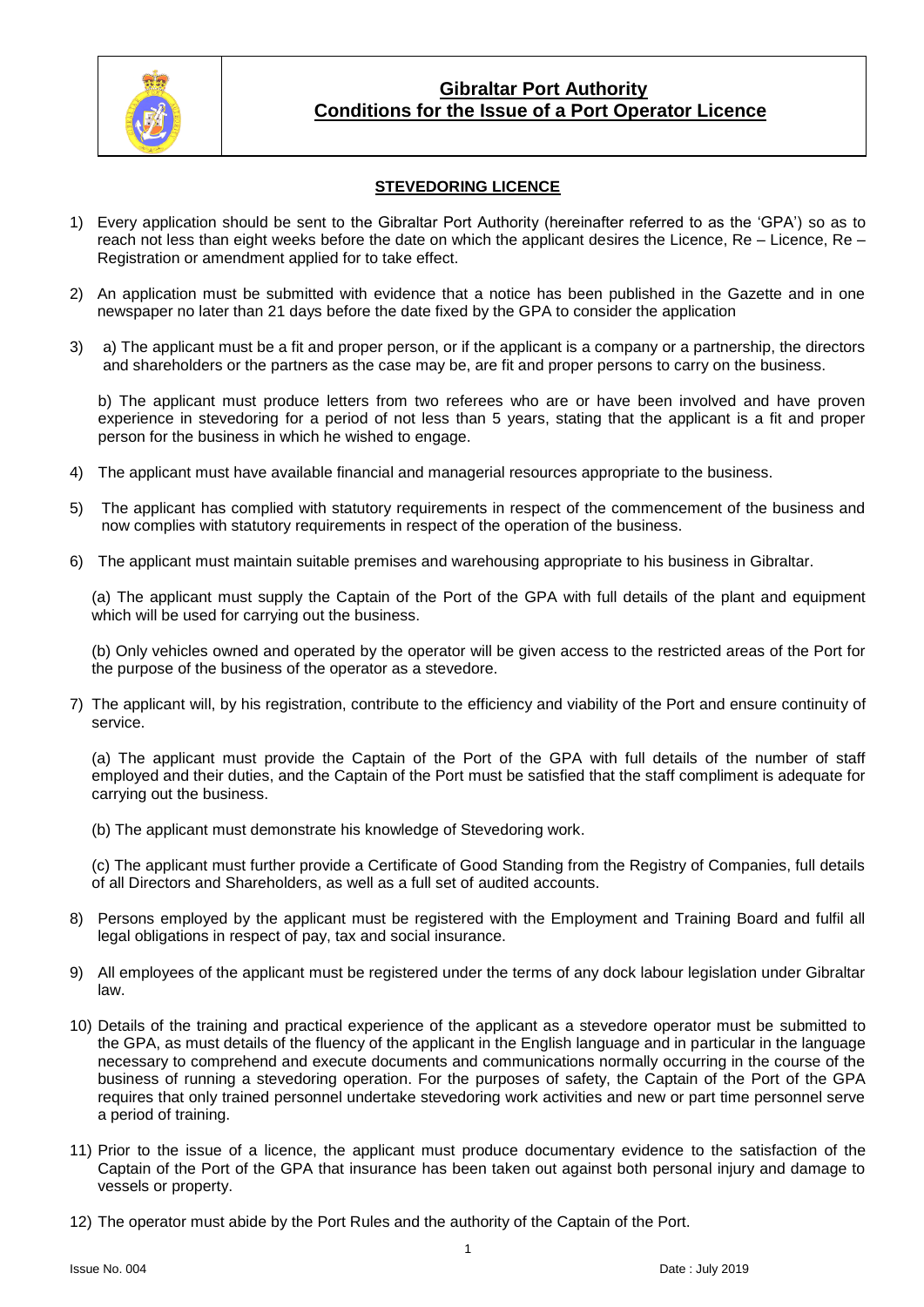

# **Gibraltar Port Authority Conditions for the Issue of a Port Operator Licence**

- 13) If the Captain of the Port of the GPA believes that any of the above conditions are not met to his satisfaction, he may suspend or withdraw a licence at any time.
- 14) A Port Operator Licence holder must settle all port dues, levies and fees within 30 days of billing, and in default, the licence may be suspended or revoked.
- 15) A port operator may only carry out activities within the Port for the class or classes of activities for which he is licensed
- 16) A Port Operator Licence is valid for twelve months and must be renewed annually.
- 17) An applicant shall, within seven days of being notified that he has been licensed or re licensed by the GPA send to the Authority such particulars as may be prescribed in respect of all appropriate Port Workers employed by him with an application that they be registered or re-registered as Port Workers.

#### 18 a) Charges for Port Operations:

| On first registration as a Port Operator, for an operator first registered after 3 May 2001 a $\mid$ £ 1,000<br>one off fee |        |
|-----------------------------------------------------------------------------------------------------------------------------|--------|
| An Annual Re- Registration fee as a Port Operator                                                                           | £100   |
| An Annual fee for a Stevedoring Licence                                                                                     | £3.000 |

#### (b) Fees for registration and re – registration of Port Workers:

|   | Worker<br>Annuai<br>tor<br>tee<br>Port<br>Redistration<br>ΩТ<br><b>C</b>                             | $\sim$ $\sim$<br>∼ ← |
|---|------------------------------------------------------------------------------------------------------|----------------------|
| - | Worker<br>Annual<br>tor<br>Port<br>Οt<br>Re.<br>я<br>тее<br>≺eɑıstratıon<br>$\overline{\phantom{a}}$ | $\sim$ $\sim$<br>- - |

#### (c) Fees for Certificates and licenses:

| Fees for the Issue or Renewal of a certificate of registration as a Port Operator | £5 |
|-----------------------------------------------------------------------------------|----|
| Fee for the Issue or Renewal of a certificate of registration as a Port Worker    | £5 |
| Fee for the Issue of a duplicate certificate                                      | £5 |
| Fee for the Endorsement of a certificate of registration                          | £5 |
| Fee for the Amendment of a certificate of registration                            | £5 |

#### (d) Fees for Inspection and Copies:

| Fee for Inspection of a licence                      | £ 10 |
|------------------------------------------------------|------|
| Fee for a certified copy of a licence or certificate |      |
| Fee for inspection of an application                 |      |
| Fee for a copy of an application                     |      |

19) The Captain of the Port of the GPA reserves the right to amend the conditions for issue of a Port Operator Licence at any time.